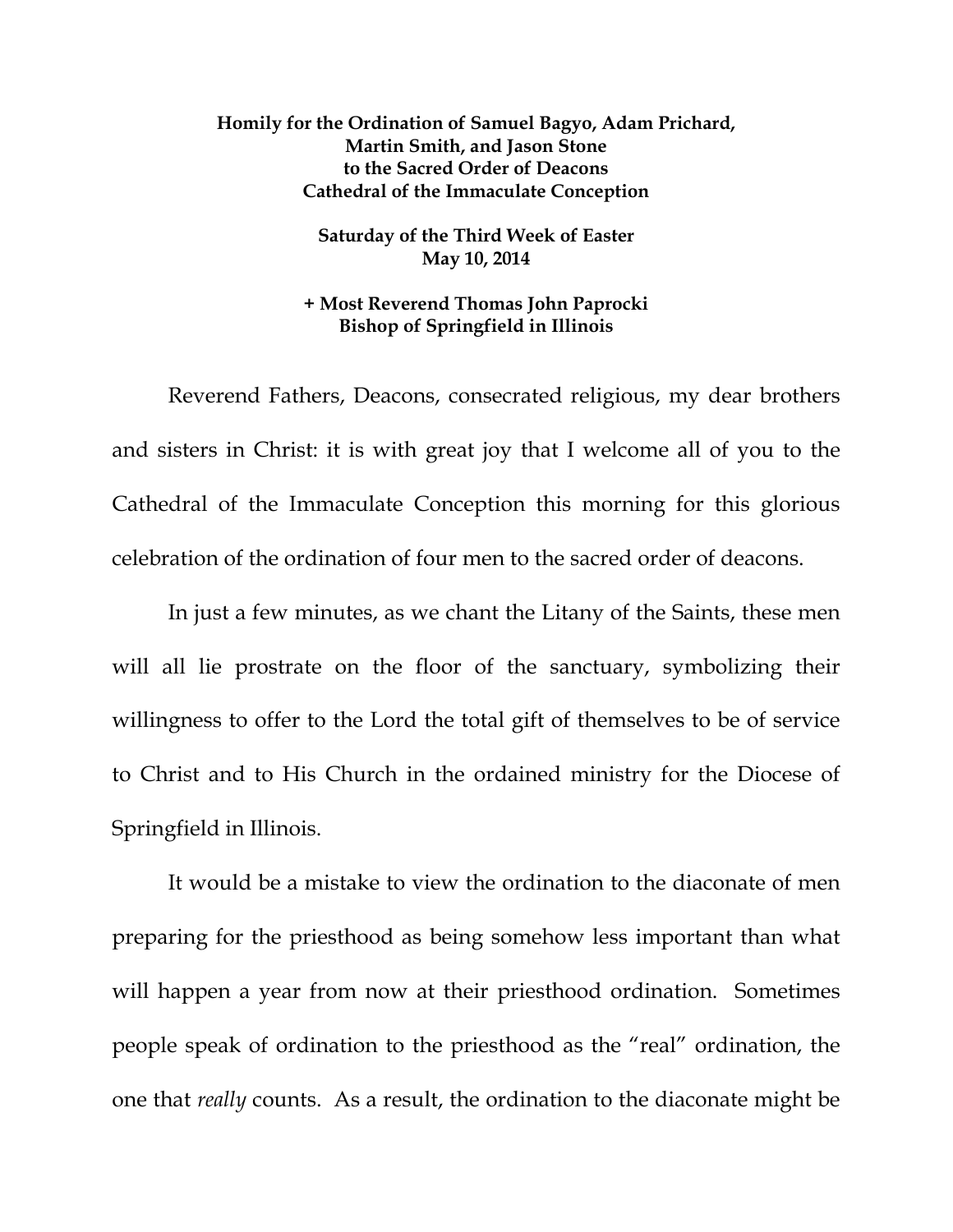seen just as another step to the final goal of priesthood. While it is true that this may not be the final destination of their journey of formation, it is nevertheless an extremely important day in their lives personally and in the life of the Church.

 With their ordination to the order of the diaconate, these four men's lives will be changed forever. They will officially become members of the clerical state, set apart by God to share in the ministry of Christ in a more profound way. They leave behind their former life as members of the laity as they are consecrated for the Church's ministry. As a sign of their willingness to be totally dedicated to this ministry, they will make a commitment to a life of celibacy which allows them to cling to Christ more easily with an undivided heart, freeing themselves more completely for the service of God and man.

 On this day, these men will also make that firm commitment to faithfully pray the Liturgy of the Hours, the official prayer of the Church in which they pray daily for the People of God and indeed the whole world. This obligation will ensure that they remain rooted in the fact that they have been chosen by God to be of service to His people, interceding on their behalf by uniting their prayer to Christ's prayer to His Father.

2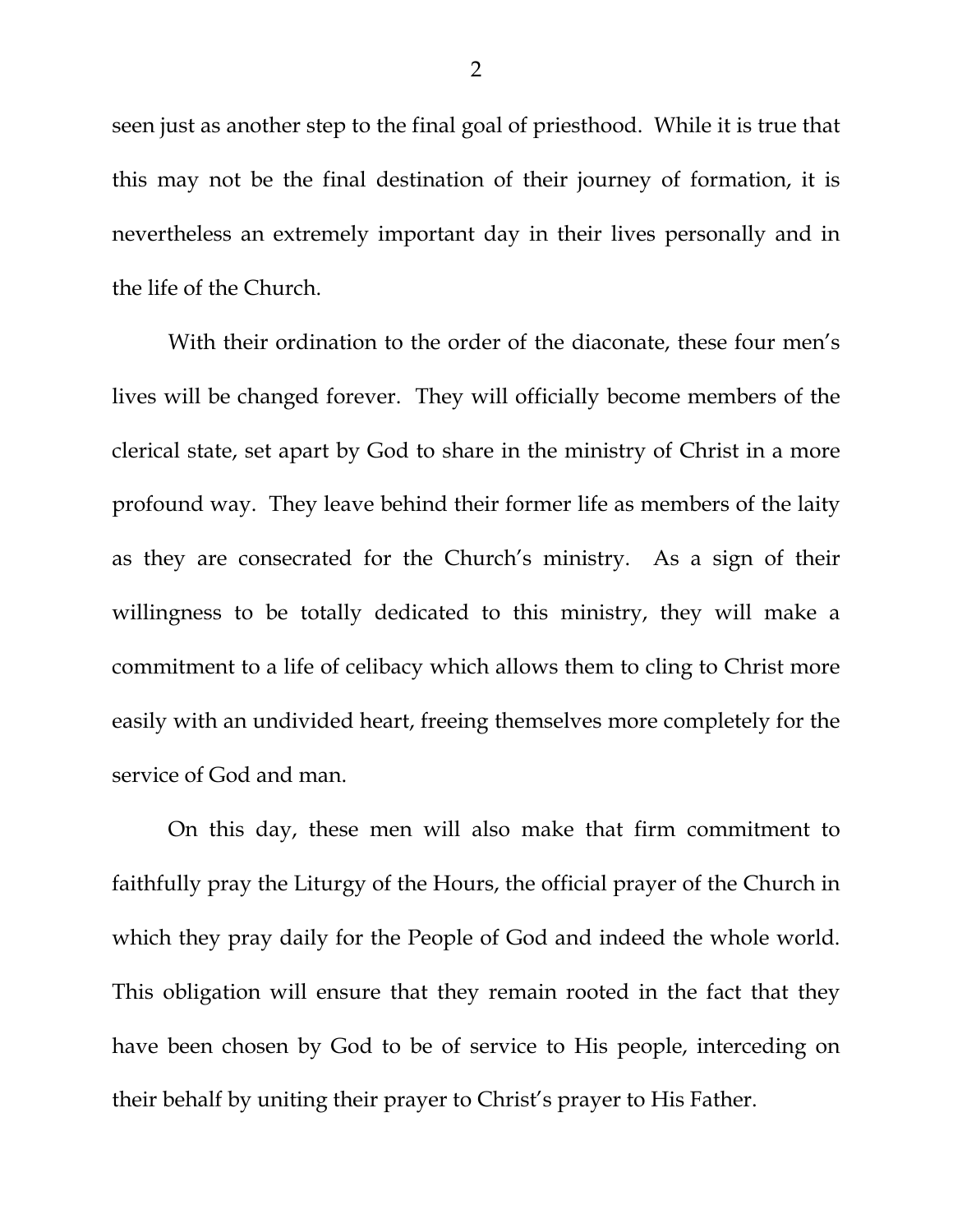In addition, they will also promise obedience to me as their Bishop and to my successors. This promise of obedience should not be understood simply in the way that a soldier follows the orders of a commanding officer or how an employee complies with an assignment from the boss. The promise of obedience made by a cleric in the Sacrament of Holy Orders is succinctly expressed in the Latin phrase, *sentire cum Ecclesia*, which is not only to think with the Church, but also to manifest in one's actions the inner dispositions of a heart, mind and soul closely conformed in humility to the will of Christ. The disobedience of Adam and Eve manifested their interior disposition to disregard the will of their Creator. The obedience of Christ to the will of His Father manifested His total commitment that He and His Father would always be so closely identified with each other that anyone who believes in Jesus would believe not only in Him but in the one who sent Him, and whoever sees Jesus would see the one who sent Him (cf. John 12:44-45). Saint John Paul II taught that Jesus' obedience to the Father's will was marked by a deep sense of responsibility and mutual trust.1 Faithful adherence to the promise of obedience in carrying out our ministerial responsibilities while trusting in God's grace assures that our ministry will always be in accord with the will of God.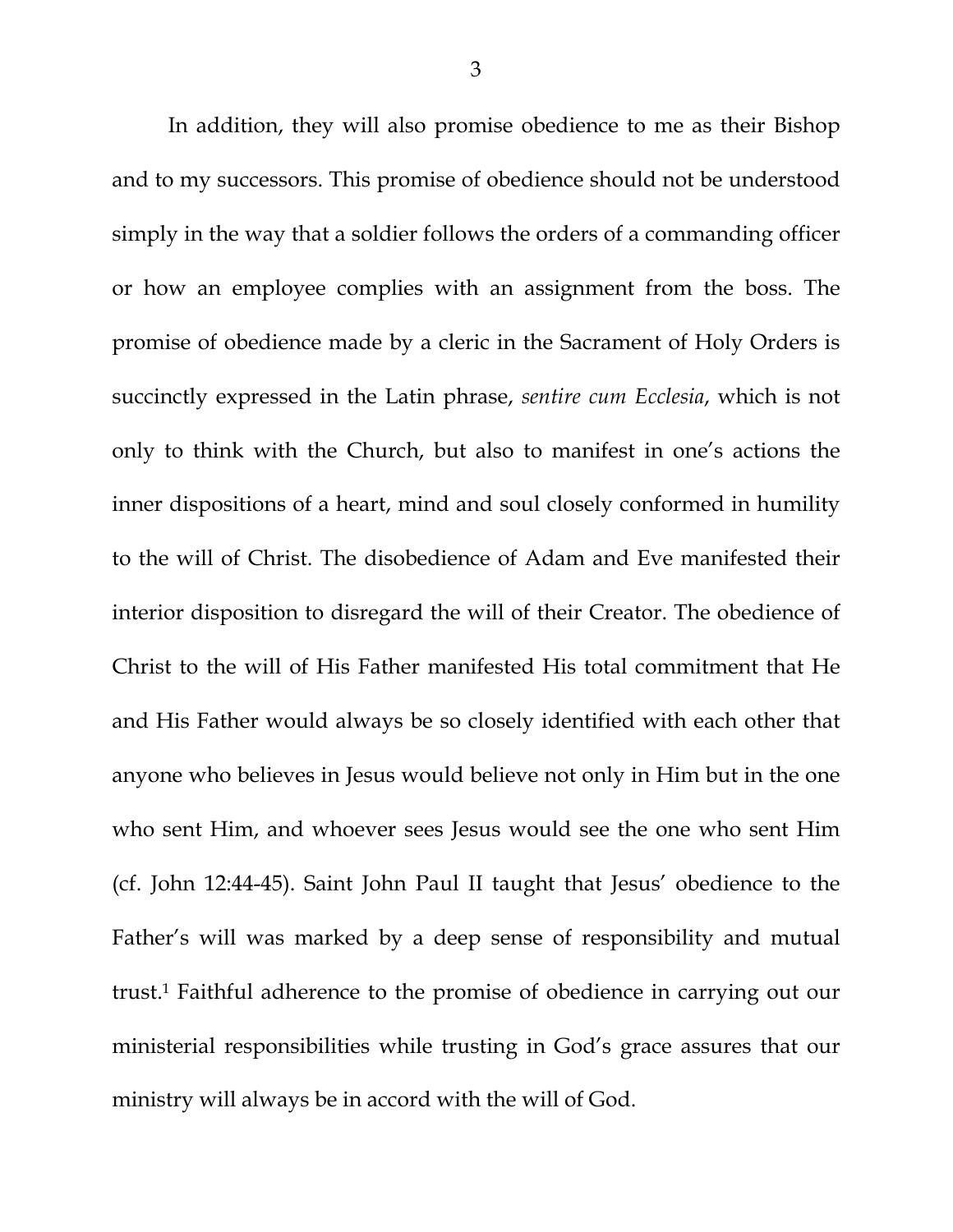Last year the Holy Father commemorated the golden anniversary of the death of Pope John XXIII, recently canonized as Saint John XXIII, with a Mass in St. Peter's Basilica, during which he called on the faithful to imitate Pope John by growing in obedience to God and self-mastery to achieve peace. Pope Francis said, "If peace was the outward hallmark [of Pope John], obedience constituted his inner disposition.

The episcopal motto chosen by Pope John XXIII was *Oboedientia et Pax*, "Obedience and Peace." Pope Francis commented on this motto, saying, "Obedience, in fact, was the instrument with which to achieve peace." He explained how Saint John XXIII accomplished it through "long and challenging work on himself" as he pursued a path of "gradual purification of the heart." Pope Francis stressed that John XXIII's obedience led him to live "a more profound faithfulness, which could be called, as he would say, abandonment to divine Providence."2

Understood in this way, the promises of obedience, celibacy, and daily praying the Liturgy of the Hours are rightly seen not as disconnected realties, but as closely related to each other in such a way that they foster and spiritually nourish each other.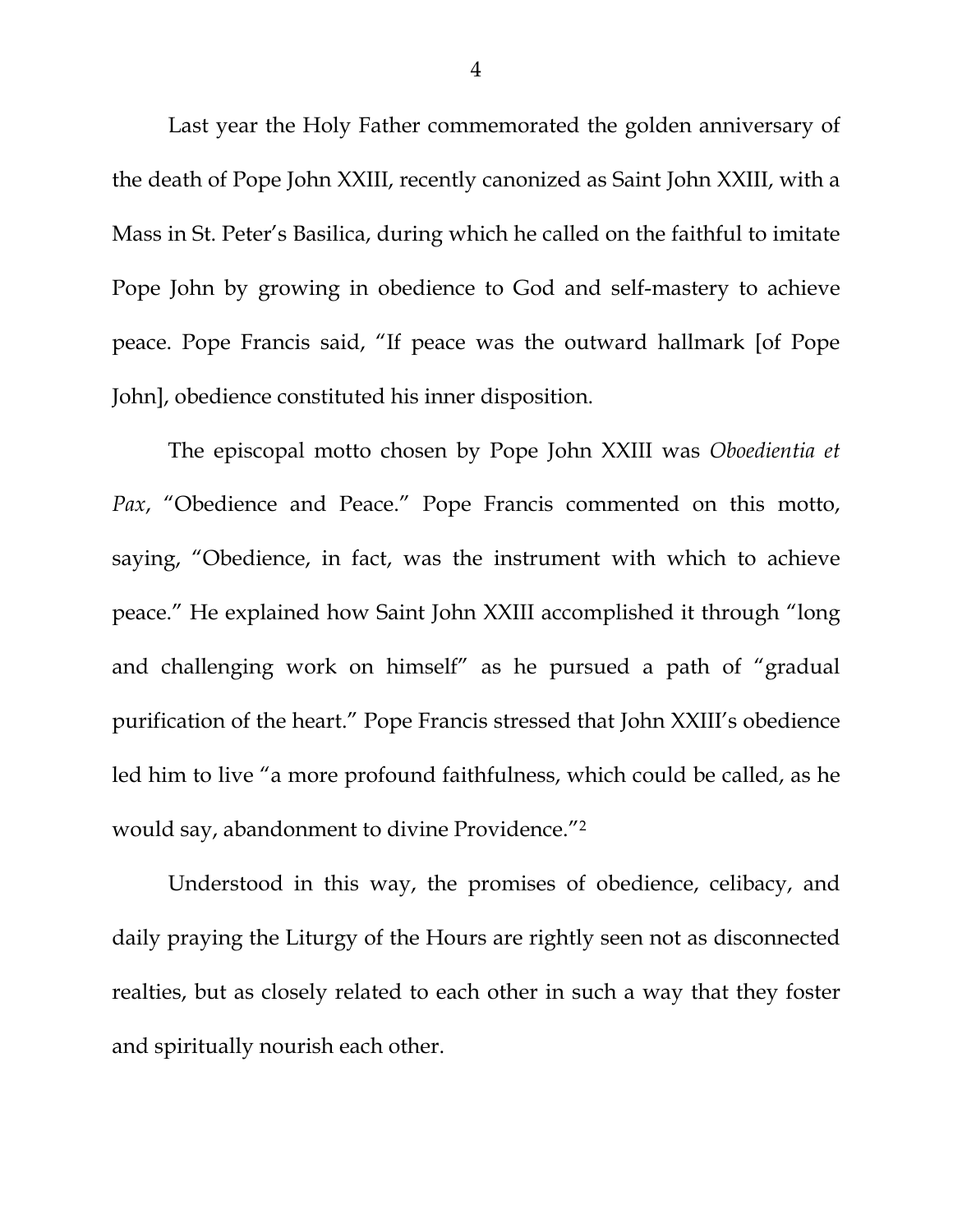Reflecting on the changes that these candidates for ordination are about to undergo and the lifelong promises that they are about to make, we can see how this day is indeed a moment of great importance and not just another step on the way to priesthood.

 My dear sons, on your part, you are also invited to see the profound significance of this day as you prepare to begin your life as an ordained minister of the Church. Resist the temptation to see this merely as a time of transition to something greater. Even though you know that there is another step to take, do not miss the opportunity to let your foot be firmly placed on this important step now. Your fidelity in the coming year to the ministry of the diaconate which I am about to bestow upon you by the laying on of hands is the best way to prepare for the priesthood to which God is calling you.

 Immediately following the homily, I will ask you several questions by which you will freely express you commitment to fulfill this ministry according to the mind of the Church. Your affirmative responses to these questions reflect your willingness to accept this responsibility. Your answers are far more than just an acceptance of the functions that you will undertake as deacons. Rather, your "I do" to these questions signifies a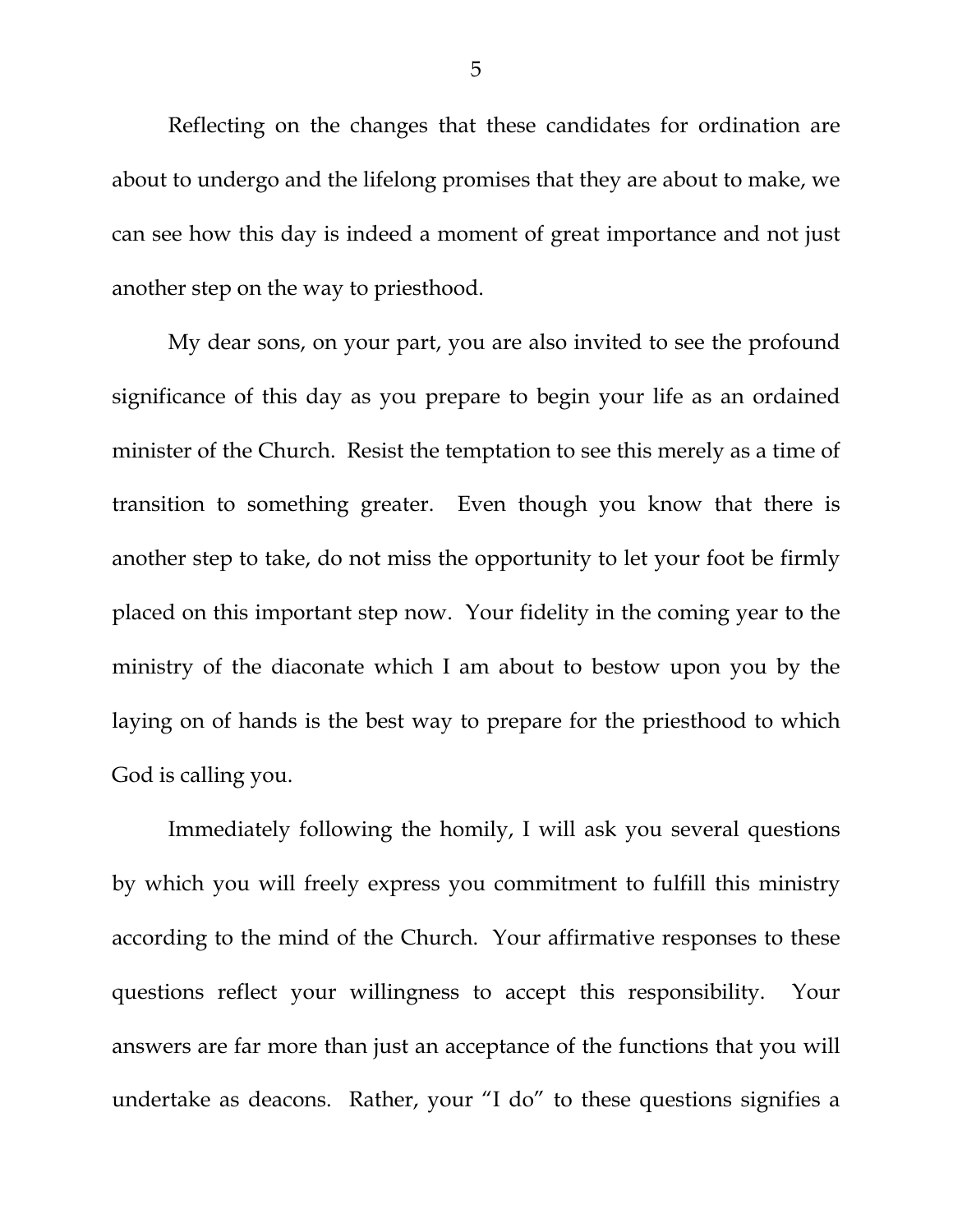deeper awareness of the new identity that you are about to assume as being totally dedicated to the service of Christ and His Church.

 The Gospel passage for today's Mass is therefore a fitting one for this celebration. After seeing several followers depart as a result of His hard saying about the Eucharist, Jesus asked the Twelve: "Do you also want to leave?" Simon Peter responded by saying: "Master, to whom shall we go? You have the words of eternal life. We have come to believe and are convinced that you are the Holy One of God" (John 6:66-69). They were convinced that their lives were to be spent with Him and for Him, even if that meant that the path would be difficult at times. Your promises reflect the same attitude that you are convinced that serving Him and His people with your entire being is the only path worth following from this day forward.

 After the laying on of hands and the Prayer of Ordination, you will be vested in the sacred stole and dalmatic. The stole symbolizes the yoke of Jesus Christ, the burden of authority that is gentle to bear because it is an authority of service (cf. Matthew 11:28; 20:28). The dalmatic takes the form of a cross and is worn during the Sacrifice of the Mass as a reminder of Christ's Passion, as well as his generous and loving action of self-giving.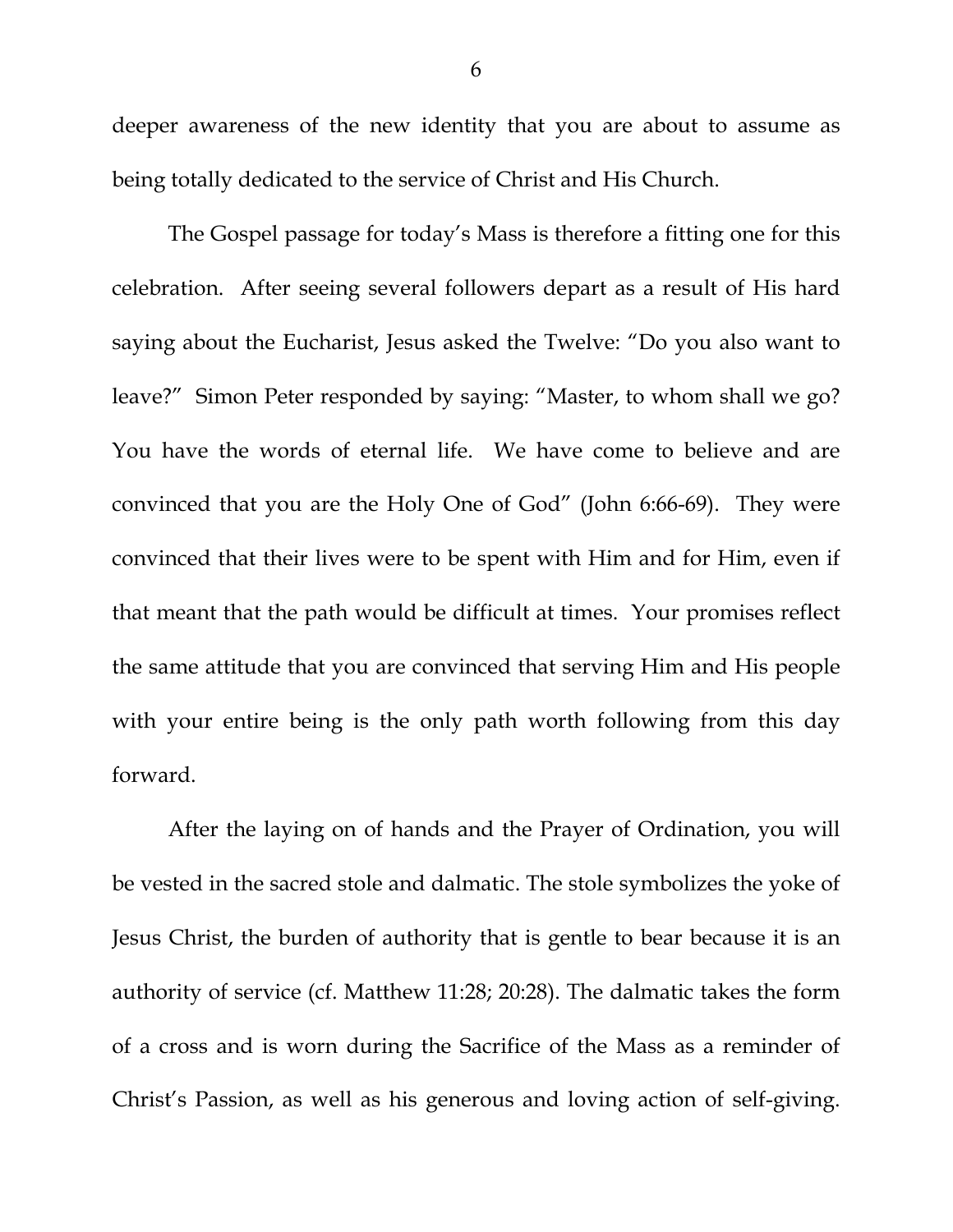These sacred vestments that will soon be entrusted to you are a constant reminder of the promise you will presently make "to conform your way of life always to the example of Christ, of whose Body and Blood you are ministers at the altar" (*Ordination of Deacons*, 200).

When I give to you the Book of the Gospels, I will entrust you with the task of being heralds of Christ (cf. *Ordination of Deacons*, 210). Never allow yourselves to be turned away from the Gospel in the way that you live your lives. Nor should you ever shy away from preaching the truths of the Gospel and of our faith, difficult as it may be at times. May your preaching always be motivated by an authentic charity which desires the spiritual well-being of those to whom you proclaim the Good News.

The Lord is about to insert you more deeply into the mystery of His work of salvation. As a result, you are invited to deepen your commitment to prayer and the sacraments through which your life is more united with Him in whose name you will minister. With this greater responsibility also come the graces that will assist you in fulfilling all to which you will be called to do. With confidence in that assistance, may you joyfully embrace this gift and generously share it with the Church for God's greater glory and the salvation of souls. May God give you this grace. Amen.